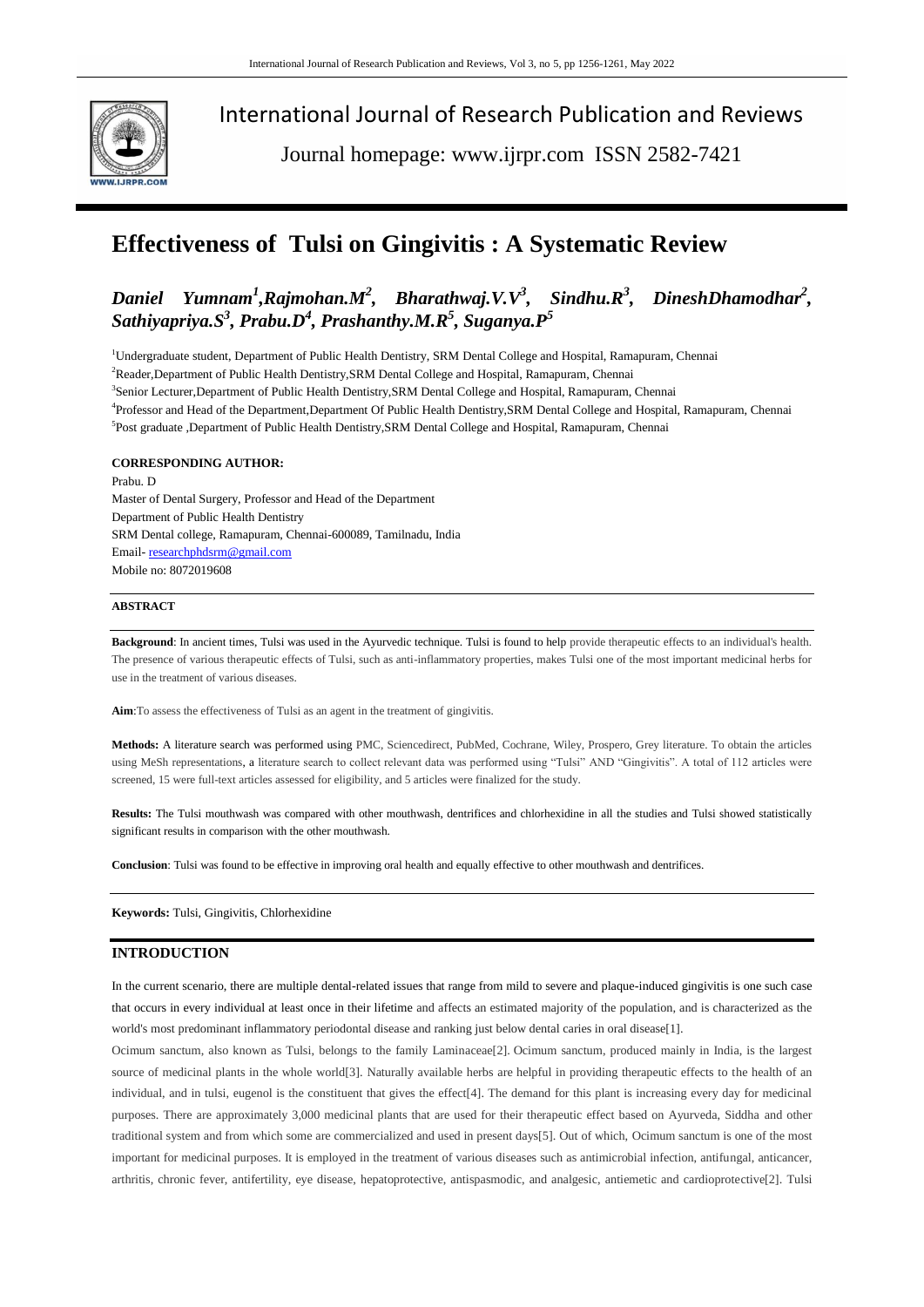has also been shown to help in reducing blood glucose levels, making it an effective treatment of diabetes[6].

As most people might know, gingivitis is defined as inflammation of the gums, which causes irritation, redness and swelling on the gums with no extension to the underlying tooth structures[7]. Plaque is the main cause of gingivitis which is a thin film of bacteria that constantly forms on the surface of your teeth[8]. Systemic diseases and drug-induced gingival inflammation can also be other causes of gingivitis [9].

The main goal in patients suffering from gingivitis is to control plaque build-up and soft tissue inflammation. In the current scenario, chlorhexidine is considered to be the gold standard in the prevention and treatment of gingivitis [10]. However, the negative side effects of chlorhexidine have been reported, such as oral mucosal erosion, discolouration of teeth, and bitter taste[11]. This allows alternative medications, and herbal medications are one such alternative that can be used as there has been a history of treating diseases with natural herbs since early days[4].

The leaves of Tulsi consists of 0.7% volatile oil comprising about 71% eugenol and 20% methyl eugenol[12]. The oil of Tulsi contains hydrocarbon caryophyllene, which is helpful in the treatment of gingivitis. Fresh leaves and stem of Tulsi extract yield phenolic compounds such as cirsilineol, circimaritin, isothymusin, apigenin and rosameric acid (most important in gingivitis), and appreciable quantities of eugenol<sup>[13]</sup>.

The anti-inflammatory property of Tulsi is mainly due to the presence of Ursolic acid and Rosameric acid. Ursolic acid is a pentacyclic triterpenoid carboxylic acid which has the ability to suppress NF-κB (nuclear factor kappa B) activation as NF-κB, in coordination with NF-AT (nuclear factor of activated T cells) and AP-1(activator protein-1). Ursolic acid inhibits the activation, proliferation and cytokine secretion in T cells, B cells and macrophages[14][.Rose](https://restorativemedicine.org/journal/rosmarinic-acid-as-a-novel-agent-in-the-treatment-of-allergies-and-asthma/)marie acid has many complex actions on inflammatory cascades, including inhibition of cytokine release from activated T cells and prevention of T-cell activation in the first place. Rosemarie acid limits the production of proinflammatory mediators while promoting anti-inflammatory mediators and helps in the inhibition of TNF-α and NF-κB activation[15].So, as a result of all the above mentioned anti-inflammatory properties of Tulsi and as an alternative for chlorhexidine, this review has been taken up to assess the effectiveness of tulsi on gingivitis.

# **MATERIALS AND METHODS:**

Randomized controlled trials and clinical study with interventions were included in the study.

#### **SEARCH STRATEGY:**

Published results on Effectiveness of Tulsi on the treatment of gingivitis which includes original articles and research papers in databases such as:

PMC, Sciencedirect, PubMed, Cochrane, Wiley, Prospero, Grey literature. To obtain the articles using mesh representations, a literature search to collect relevant data was performed using MeSH terms "Tulsi" AND "Gingivitis". After the search,112 articles were obtained, among which 5 were finalized for the study.

#### **ELIGIBILITY CRITERIA**

#### INCLUSION:

- 1. Comparative studies on the efficacy of Tulsi on Gingivitis
- 2. Studies published in English
- 3. Studies with randomized controlled trials
- 4. Full-text articles

#### EXCLUSION:

- 1. Articles published in other languages
- 2. Only abstracts available
- 3. Unrelated article

#### **RESULTS:**

The search yielded 112 articles, and 5 articles were independently assessed among these eligible articles. Tables were included, and Figure 1 shows Flow diagram of the reports identified, screened, assessed for eligibility, excluded and included for the review.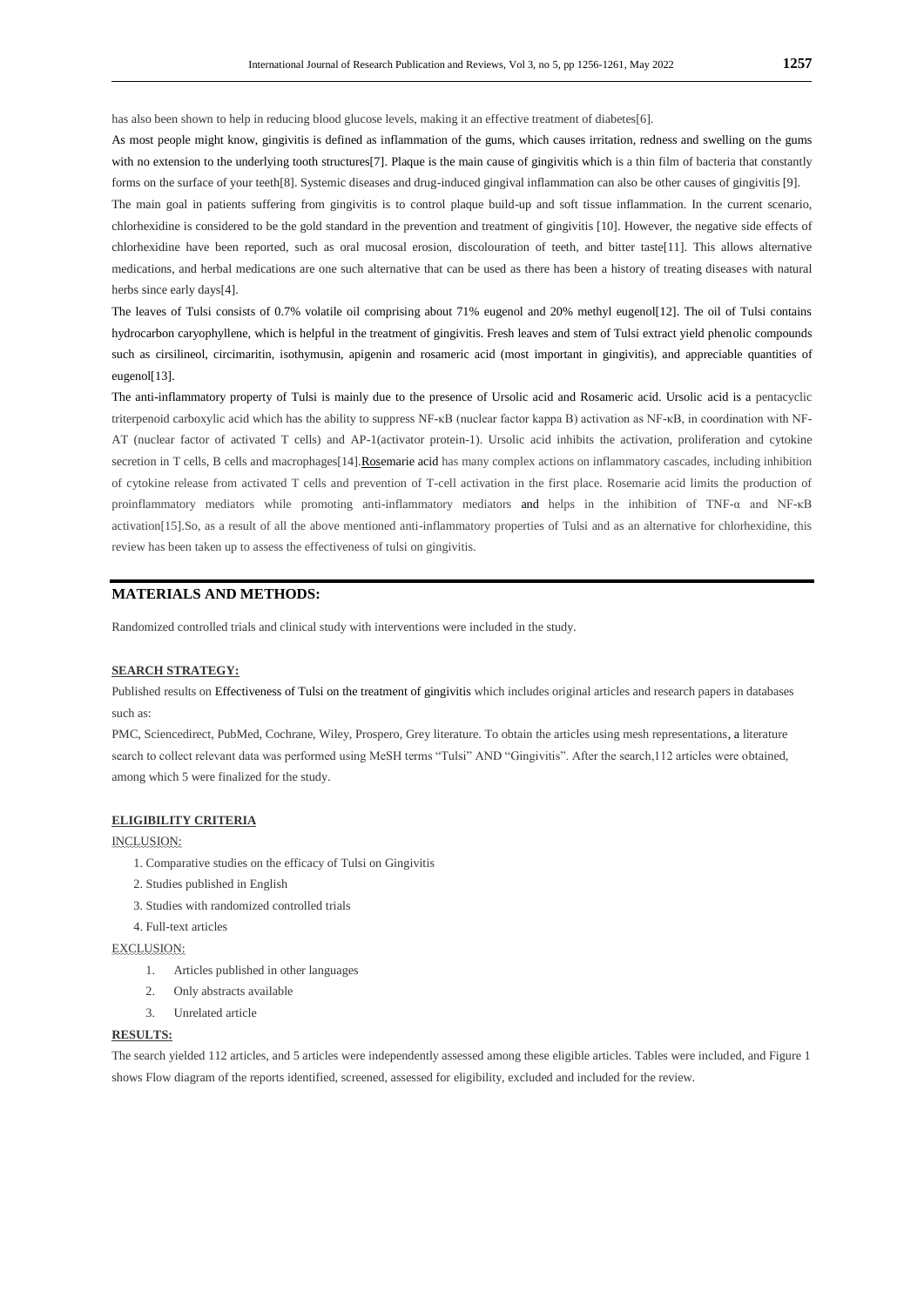

**TABLE 1: CHARACTERISTIC OF INTERVENTION IN INCLUDED STUDY**

| <b>AUTHOR NAME</b>                  | <b>YEAR</b> | <b>SAMPLE</b> | <b>PATIENT</b>                                                                                                                                                                                                                                        | <b>DURATION</b> | <b>NUMBER</b>                                                                                                                                                                      |  |
|-------------------------------------|-------------|---------------|-------------------------------------------------------------------------------------------------------------------------------------------------------------------------------------------------------------------------------------------------------|-----------------|------------------------------------------------------------------------------------------------------------------------------------------------------------------------------------|--|
|                                     |             | <b>SIZE</b>   | <b>CHARACTERISTICS</b>                                                                                                                                                                                                                                |                 | (CASE/CONTROL)                                                                                                                                                                     |  |
| Devanand Gupta et al.<br>$[16]$     | 2014        | 108           | Randomly selected group of<br>volunteered undergraduate<br>medical students of age 18-27                                                                                                                                                              | 30 days         | -Group I ( $n=36$ ): Ocimum<br>sanctum mouthwash<br>-Group II $(n=36)$ : Chlorhexidine<br>mouthwash<br>-Group III $(n=36)$ : Normal<br>saline mouthwash                            |  |
| Gautami S. Penmetsa et<br>al $[17]$ | 2019        | 60            | Patients with a minimum of 20<br>teeth and age ranging from 18-<br>45 with mild and moderate<br>gingivitis                                                                                                                                            | 30 days         | -Group I $(n=20)$ : Ocimum<br>sanctum mouthwash<br>-Group II (n-20): Aloe vera<br>mouthwash<br>-Group III $(n=20)$ :<br>Chlorhexidine mouthwash                                    |  |
| Jijo Mon et al. [18]                | 2019        | 100           | The study is done on children<br>of age ranging from 10-12.<br>Debris index-simplified (DI-S),<br>calculus index-simplified (CI-<br>S), oral hygiene index-<br>simplified (OHI-S) scores,<br>and Streptococcus<br><i>mutans</i> counts were recorded. | 30 days         | -Group I ( $n=25$ ): Herbal water<br>made from Ocimum sp.<br>-Group II (n=25): Ozonated<br>water<br>-Group III $(n=25)$ : Water<br>-Group IV $(n=25)$ :<br>Chlorhexidine mouthwash |  |
| Bhuvaneshwari<br>Gangadharamurthy   | 2020        | 84            | The study was conducted on a<br>group of selected school                                                                                                                                                                                              | 21 days         | --Group I $(n=28)$ : Tulsi<br>dentifrices                                                                                                                                          |  |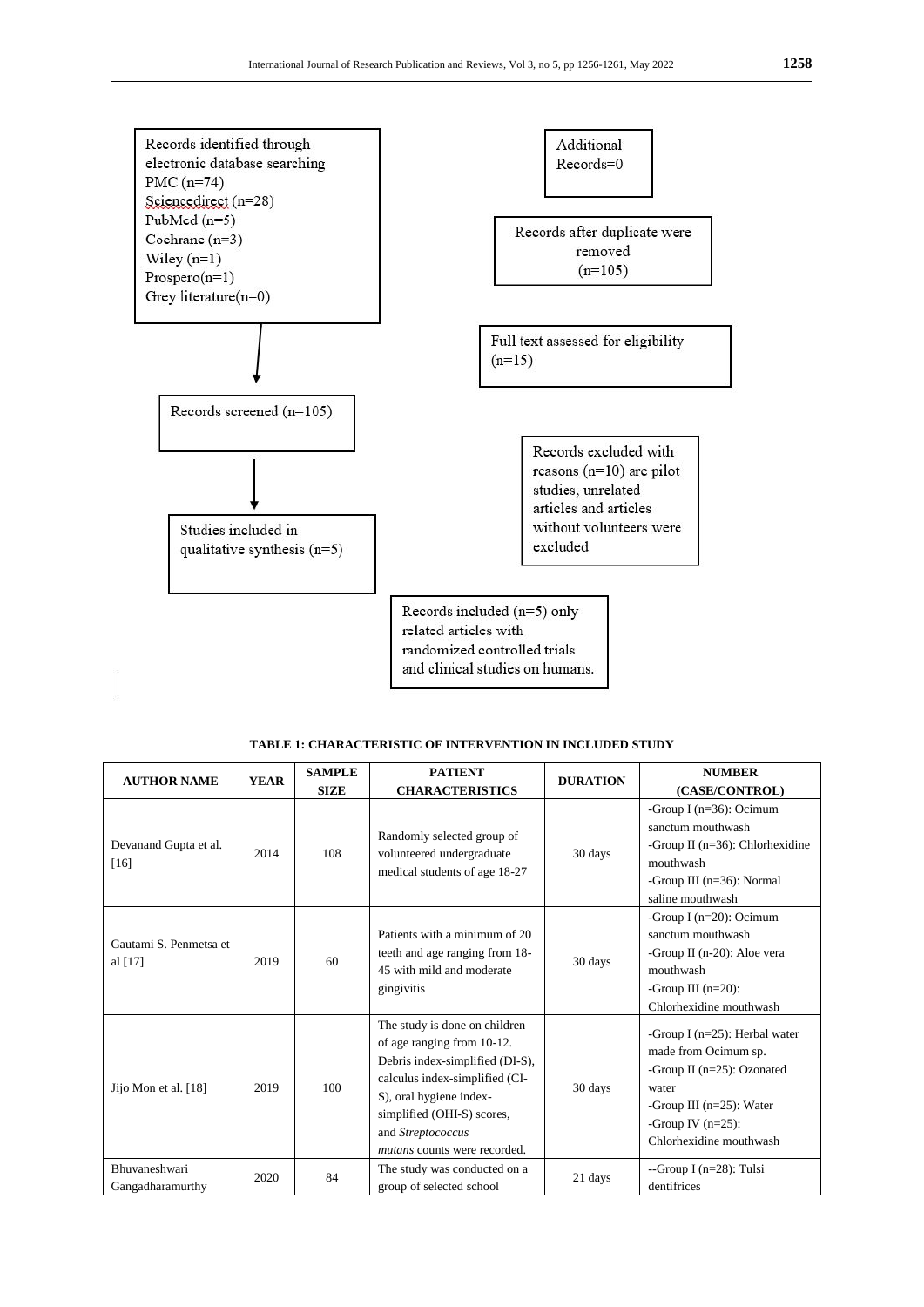| Nadar et al. [19]            |      |    | children aged 14-15 years                                                                                     |          | -Group $II(n=28)$ : Fluoridated<br>dentifrices                                                                                              |
|------------------------------|------|----|---------------------------------------------------------------------------------------------------------------|----------|---------------------------------------------------------------------------------------------------------------------------------------------|
|                              |      |    |                                                                                                               |          | -Group III $(n=28)$ : Placebo                                                                                                               |
|                              |      |    |                                                                                                               |          | dentifrices                                                                                                                                 |
| Anupa Jankish et al.<br>[20] | 2021 | 60 | Group of individuals with<br>moderate to severe form of<br>gingivitis who have been given<br>oral prophylaxis | 3 months | -Group I ( $n=20$ ): 0.2%<br>Chlorhexidine gel<br>-Group II ( $n=20$ ): Placebo gel<br>-Group III $(n=20)$ : 0.2%<br>Ocimum tenuiflorum gel |

Table 1 shows the characteristics of the included studies. Out of the 5 studies, Tulsi was compared with chlorhexidine in 4 of the studies and also with other materials such as Aloe vera, Fluoridated dentifrices, Ozonated water and placebo gel. The studies differ individually in sample size, age of the population and duration of intervention. All the studies were performed in different age groups

| <b>AUTHOR NAME</b>                                     | <b>YEAR</b> | <b>EFFECT MEASURE</b>                                                                                                                                                                                                                                          | <b>RESULT</b>                                                                                                                                                                                                                                                                                                                                                                                                                                                                                                                 |  |  |
|--------------------------------------------------------|-------------|----------------------------------------------------------------------------------------------------------------------------------------------------------------------------------------------------------------------------------------------------------------|-------------------------------------------------------------------------------------------------------------------------------------------------------------------------------------------------------------------------------------------------------------------------------------------------------------------------------------------------------------------------------------------------------------------------------------------------------------------------------------------------------------------------------|--|--|
| Devanand Gupta et al.<br>$[16]$                        | 2014        | Scoring of supragingival plaque by<br>Turesky modification of the Quigley-<br>Hein plaque index and gingivitis by<br>Gingival Index of Loe and Silness                                                                                                         | -The study of 30 days shows a statistically<br>significant result in plaque and gingivitis score in<br>both Ocimum sanctum and Chlorhexidine<br>$group(P<0.05)$ .<br>-The<br>difference in plaque and gingivitis between<br>Ocimum sanctum and chlorhexidine was not<br>statistically significant                                                                                                                                                                                                                             |  |  |
| Gautami S. Penmetsa<br>et al $[17]$                    | 2019        | Plaque index (PI), gingival index (GI)<br>and sulcus bleeding index (BI) scores<br>were recorded.                                                                                                                                                              | -15th day:- Chlorhexidine does not show<br>statistically significant result in GI and shows<br>statistically significant result for BI in<br>comparison to Ocimum sanctum and Aloe vera -<br>All three groups remain more or so similar in PI<br>with statistically significant result.<br>-30th day:- All three groups show highly<br>statistically significant results with P=0.00.<br>-Ocimum sanctum and Aloe vera mouthwash are<br>effective in gingivitis and plaque control with<br>beneficial effects within 30 days. |  |  |
| Jijo Mon et al. [18]                                   | 2019        | Debris index-simplified (DI-S), calculus<br>index-simplified (CI-S), oral hygiene<br>index-simplified (OHI-S) scores,<br>and Streptococcus mutans counts were<br>recorded at baseline( $T_1$ ) and data<br>collected at $15^{th}(T_2)$ and $30^{th}(T_3)$ day. | -OW:-minimum DI-S score at $T_2$ and $T_3$<br>-HW:- minimum CI-S score at $T_2$ and $T_3$<br>-CHX:- minimum <i>S. mutans</i> count at $T_2$ and $T_3$<br>-OW:- maximum reduction in OHI-S score at $T_2$<br>-HW:- maximum reduction in OHI-S score at $T_3$                                                                                                                                                                                                                                                                   |  |  |
| Bhuvaneshwari<br>Gangadharamurthy<br>Nadar et al. [19] | 2020        | Individuals with mean gingival index<br>score of 1 using Loe-Silness Gingival<br>Index, and individuals with mean plaque<br>index score of 1.5Turesky modification<br>of the Quigley-Hein Plaque Index were<br>included.                                       | -A 3 weeks study shows a statistically significant<br>result in plaque and gingivitis index score for<br>Tulsi and Fluoridated dentifrices group with<br>$P=0.001$ .<br>-Tulsi and Fluoridated dentifrices show a clinical<br>effect size of 0.39 and 0.59 for antiplaque and<br>antigingivitis action, which can be considered as<br>a moderate effect.                                                                                                                                                                      |  |  |
| Anupa Jankish et al.<br>$[20]$                         | 2021        | Modified sulcus bleeding index, gingival<br>index (Loe " and Silness) and Turesky -<br>Gilmore Glickman modification of<br>Quigley Hein Plaque Index recorded at<br>baseline.                                                                                  | -PI and BI scores show significant results in<br>Group I vs Group II and Group II vs Group III<br>comparison.<br>-PI and BI scores comparison between Group I &<br>Group III does not show a significant result.                                                                                                                                                                                                                                                                                                              |  |  |

#### **TABLE 2:OUTCOME DATA INCLUDED IN THE STUDY**

Table 2 shows the outcome data of plaque scores and gingival scores in the included studies. There was a decrease in the plaque and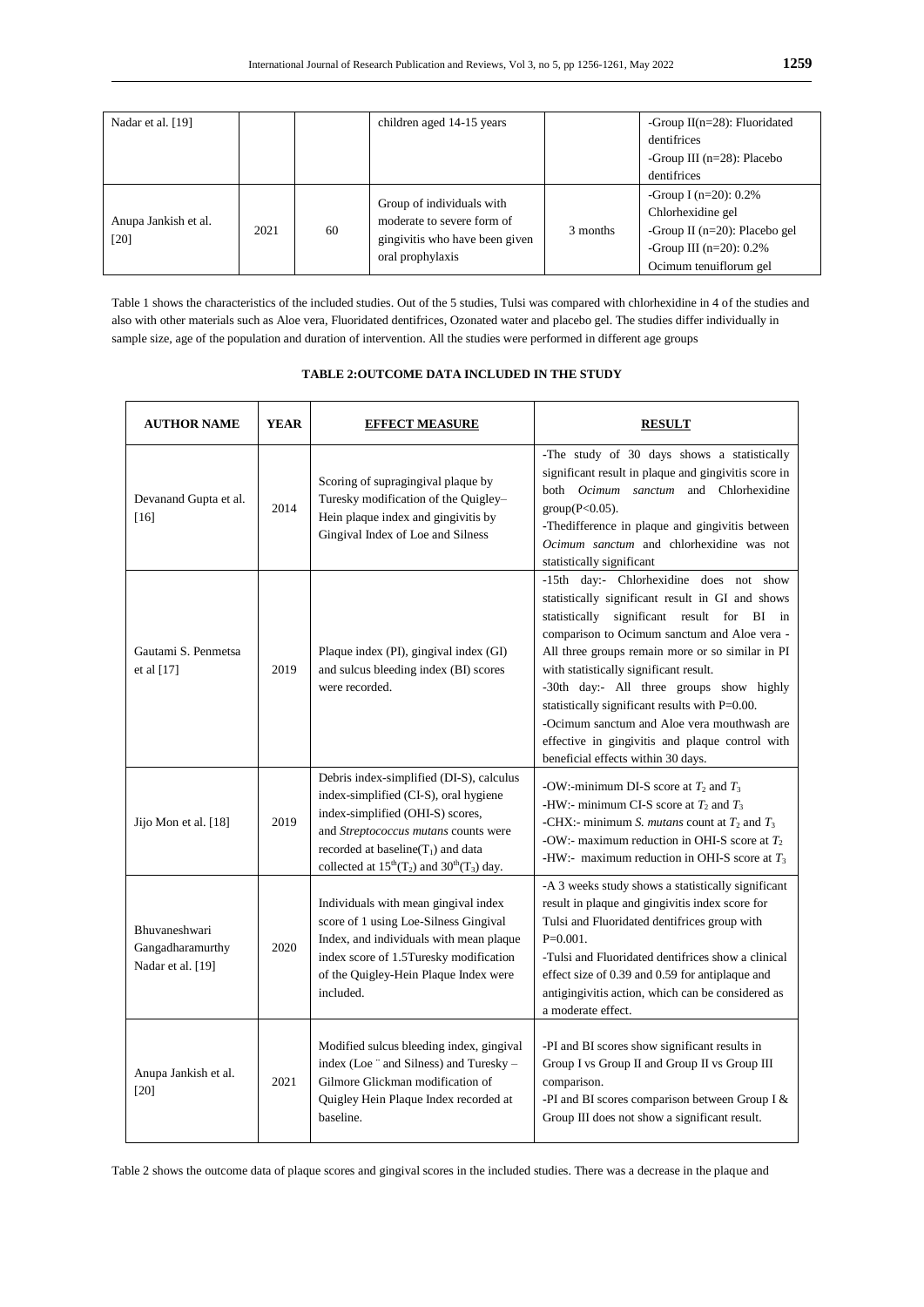gingival scores in the Tulsi group compared to the control from baseline till the end of the intervention period in all 5 studies with a significant P-value.

| <b>TABLE 3:BIAS ASSESSMENT INCLUDED IN THE STUDIES</b> |  |  |  |  |
|--------------------------------------------------------|--|--|--|--|
|--------------------------------------------------------|--|--|--|--|

| Author name, (Year)                                             | Random<br>sequence<br>generatio<br>n | <b>Allocation</b><br>concealmen | <b>Blinding</b><br>оf<br>outcome | Incomplete<br>outcome data | <b>Blinding of</b><br>participants<br>and personnel | <b>Selective</b><br>reporting |
|-----------------------------------------------------------------|--------------------------------------|---------------------------------|----------------------------------|----------------------------|-----------------------------------------------------|-------------------------------|
| Devanand Gupta et al. (2014)                                    | $+$                                  | $+$                             | $+$                              | ?                          | $+$                                                 | $+$                           |
| Gautami S. Penmetsa et al (2019)                                | $+$                                  | $^{+}$                          | $^{+}$                           | $+$                        | $^{+}$                                              | $^{+}$                        |
| Jijo Mon et al. $(2019)$                                        | $+$                                  | $+$                             |                                  | $\gamma$                   | $\gamma$                                            | $\mathcal{P}$                 |
| <b>Bhuvaneshwari</b><br>Gangadharamurthy Nadar et al.<br>(2020) | $+$                                  | $+$                             |                                  | $+$                        | 9                                                   | $\Omega$                      |
| Anupa Jankish et al. (2021)                                     | $+$                                  | $^{+}$                          | $\Omega$                         |                            | $^{+}$                                              | $^{+}$                        |

+=low risk of bias, **-** =high risk of bias, ?=unclear risk of bias

# **DISCUSSION**

The use of herbs as a medicinal plant has been observed since early ancient times. According to Ayurveda, there are numerous herbs that can be used as medicine. Tulsi was one such herb that gained popularity in recent years due to its various medicinal properties, and so it can be used in various diseases and also shows little to no adverse effects, unlike chemical drugs. The inflammatory properties of the Tulsi are taken up, particularly in these studies and assess its effectiveness in gingival inflammation. Gingivitis is mainly caused by plaque which contains microorganisms and food debris that remains on the tooth due to poor oral hygiene. So the main treatment choice for gingival inflammation is the removal of plaque and prevention, and to which the studies are assessing the Tulsi on its effectiveness.

In this systematic review, a total of 5 studies with randomized controlled trials were included, and the results of each study were observed. The results of the 5 studies mostly show positive results to its effectiveness on gingivitis with a reduction in plaque index and gingival index were statistically significant.

[Devanand Gupta](https://www.ncbi.nlm.nih.gov/pubmed/?term=Gupta%20D%5BAuthor%5D&cauthor=true&cauthor_uid=24948862) et al. reported a statistically significant result in the 30 days study on Plaque and Gingival index score for Ocimum sanctum and Chlorhexidine mouthwash group. This result shows the decrease in plaque and gingivitis during the 30 days study, which shows the effectiveness of Ocimum sanctum on plaque and gingivitis control compared to chlorhexidine, but the comparison is not able to produce any superior effect of Ocimum sanctum to chlorhexidine.

[Gautami S. Penmetsa](https://www.ncbi.nlm.nih.gov/pubmed/?term=Penmetsa%20GS%5BAuthor%5D&cauthor=true&cauthor_uid=31831965) et al. study was done in 60 patients aged 18-45, which showed mild to moderate gingivitis condition. The study reported a statistically significant result in Plaque index(PI) scores for Chlorhexidine group, Ocimum sanctum group and Aloe vera group on the 15<sup>th</sup> day. The Gingival index(GI) and Bleeding Index(BI) shows some variation within the groups on the 15<sup>th</sup> day. On the 15<sup>th</sup> day, a comparison was done and Chlorhexidine group evaluated the slightly better result compared to both Ocimum sanctum and Aloe vera group. Although the results were better in chlorhexidine, the results are statistically significant for BI but not significant for GI. By the 30<sup>th</sup> day, all the three groups show statistically significant results in PI, GI and BI. So Ocimum sanctum is effective in plaque and gingivitis control with effects observed in 30 days.

[Jijo Mon](https://www.ncbi.nlm.nih.gov/pubmed/?term=Mon%20J%5BAuthor%5D&cauthor=true&cauthor_uid=32440066) et al. study was done as a comparative evaluation between Ozonated water, Herbal water(made from Ocimum sp.) and Chlorhexidine mouthwash on DI-S, Ci-S and OHI-S. Herbal water is found to be the most effective on CI-S compared to others as CHX is more effective on OHI-S and Ozonated water on DI-S. This comparison shows the higher efficacy of Ocimum on calculus and thereby its effectiveness on gingivitis control.

[Bhuvaneshwari Gangadharamurthy Nadar](https://www.ncbi.nlm.nih.gov/pubmed/?term=Nadar%20BG%5BAuthor%5D&cauthor=true&cauthor_uid=33110312) et al. study was done for 3 weeks(21 days) in 84 patients of 14-15 years age group. The results of the study were statistically significant in plaque and gingival index scores for Tulsi dentifrice and Fluoridated dentifrice group with P=0.001. The clinical effect size of the Tulsi and Fluoridated dentifrice shows the moderate effect as antigingivitis, and antiplaque control and so can be effective in their usage on gingivitis.

Anupa Jankish et al. shows a comparative evaluation between 0.2% Chlorhexidine gel, Placebo gel and Ocimum tenuiflorum gel. The study shows a significant decrease in plaque index and Bleeding index in Chlorhexidine gel and Ocimum tenuiflorum gel which is statistically significant in comparison between Chlorhexidine gel with Placebo gel and Placebo gel with Ocimum tenuiflorum.

There is conclusive evidence that Tulsi is effective in reducing gingival inflammation if it is used as a mouthwash and has equal effectiveness to that of other mouthwash, dentifrices and also to the gold standard chlorhexidine mouthwash.